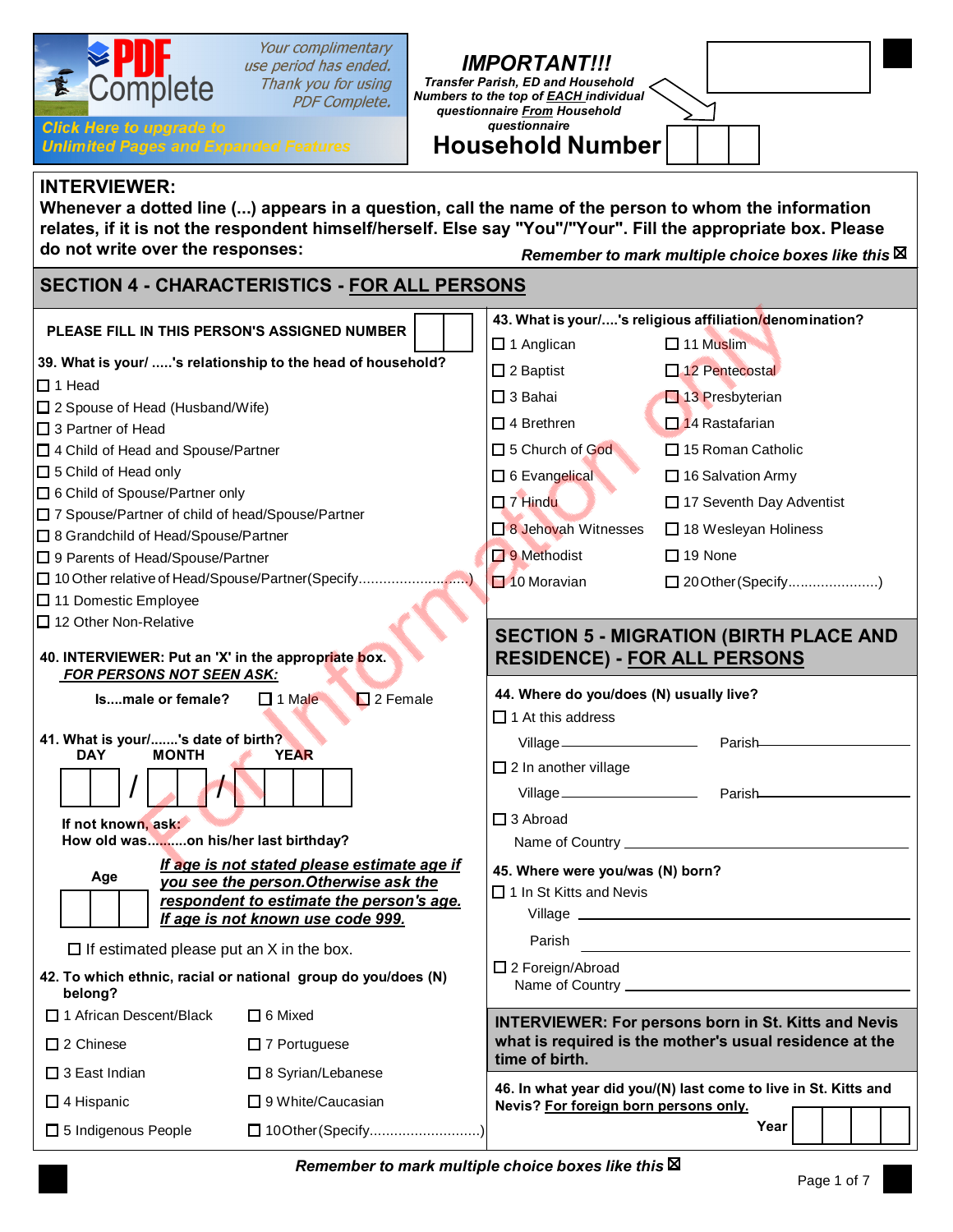| Your complimentary<br>use period has ended.<br>K<br>Complete<br>Thank you for using<br><b>PDF Complete.</b>                           | nultiple choice boxes like this $\boxtimes$                                                           |                                  |          |
|---------------------------------------------------------------------------------------------------------------------------------------|-------------------------------------------------------------------------------------------------------|----------------------------------|----------|
| <b>Click Here to upgrade to</b><br><b>Unlimited Pages and Expanded Features</b>                                                       | <b>SECTION 6 - DISABILITY - FOR ALL PERSONS</b>                                                       |                                  |          |
|                                                                                                                                       | DISABILITY STATUS : Respond only if you have a                                                        |                                  |          |
| 48. In what year did you/(N) last come to live in this Parish?                                                                        | permanent disability or where the disability has been<br>continuous for six months or more.           |                                  |          |
| <b>Foreign Born Go to Q53</b><br>Year                                                                                                 | 57. Do you/does (N) have difficulty with any of the following?                                        |                                  |          |
| Q49 to Q52 are for local born only<br>49. Have you/has (N) ever lived in another country?<br>$\Box$ 2 No (GO TO Q.53)<br>$\Box$ 1 Yes | Rate responses as follows:<br>1 No - No Difficulty<br>2 Yes - Some Difficulty 4 Cannot do (it) at all | 3 Yes - Lots of Difficulty       |          |
| 50. In which country did you/ (N) last live? For local born<br>only.                                                                  | 1. Seeing (even with glasses)?                                                                        | $\Box$ 1 $\Box$ 2<br>$\Box$ 3    | $\Box$ 4 |
|                                                                                                                                       | 2. Hearing (even using hearing aid)?                                                                  | $\Box$ 1<br>$\Box$ 2<br>$\Box$ 3 | $\Box$ 4 |
| Questions 51 and 52 are for local born who<br>answered YES in Q49                                                                     | 3. Walking or climbing stairs?                                                                        | $\Box$ 1<br>$\Box$ 2<br>$\Box$ 3 | $\Box$ 4 |
| 51. In what year did you/ (N) return to live in St. Kitts and<br>Nevis?                                                               | 4. Remembering or concentrating?                                                                      | $\Box$ 1<br>$\Box$ 2<br>$\Box$ 3 | $\Box$ 4 |
| Year                                                                                                                                  | 5. Self care (washing, dressing, feeding)?                                                            | $\Box$ 1<br>$\Box$ 2<br>$\Box$ 3 | $\Box$ 4 |
| 52. What is the MAIN reason for your return to St. Kitts and<br>Nevis? (SINGLE RESPONSE)                                              | 6. Upper body function?                                                                               | $\Box$ 1<br>$\Box$ 2<br>$\Box$ 3 | $\Box$ 4 |
| □ 1 Regard it as home □ 5 Employment/Work                                                                                             | 7. Lower body function (legs, etc)?                                                                   | $\Box$ 2<br>$\Box$ 1<br>$\Box$ 3 | $\Box$ 4 |
| $\Box$ 2 Family is here<br>□ 6 Involuntary return/deported<br>$\square$ 3 Retired<br>$\Box$ 7 To start a business                     | 8. Communicating and speaking?                                                                        | $\Box$ 1<br>$\Box$ 2<br>$\Box$ 3 | $\Box$ 4 |
| $\square$ 4 Homesick<br>□ 8Other (specify)                                                                                            | 9. Behavioral (psychological, emotional)?                                                             | $\Box$ 2 $\Box$ 3<br>$\Box$ 1    | $\Box$ 4 |
| Q53 to Q56 are for persons five years and over                                                                                        | If No Difficulty for all options, SKIP TO Q60.                                                        |                                  |          |
| 53. Did you/ (N) live at this address five years ago?                                                                                 | 58. What is the origin of disability?                                                                 |                                  |          |
| $\Box$ 1 Yes (GO TO Q.55) $\Box$ 2 No<br>54. If 'NO' Where did you/ (N) live five years ago?                                          | Rate responses as follows:<br>1. From Birth<br>2. Illness<br>3. Accident                              | 4. Other (Specify)               |          |
| Village<br>the contract of the contract of<br>Parish                                                                                  | 1. Seeing (even with glasses)?                                                                        | <b>Specify</b>                   |          |
| Country <u>Country</u><br>For Ten years and over                                                                                      | 2. Hearing (even using hearing aid)?                                                                  |                                  |          |
| 55. Did you/ (N) live at this address in 2001?<br>$\Box$ 1 Yes (Go to Q.57)<br>$\square$ 2 No                                         | 3. Walking or climbing stairs?                                                                        |                                  |          |
| 56. If 'NO' where did you/ (N) live in 2001?                                                                                          | 4. Remembering or concentrating?                                                                      |                                  |          |
|                                                                                                                                       | 5. Self care (washing, dressing, feeding)?                                                            |                                  |          |
|                                                                                                                                       | 6. Upper body function (arms, neck)?                                                                  |                                  |          |
|                                                                                                                                       | 7. Lower body function (legs, etc)?                                                                   |                                  |          |
|                                                                                                                                       | 8. Communicating and speaking?                                                                        |                                  |          |
|                                                                                                                                       | 9. Behavioral (psychological, emotional)?                                                             |                                  |          |

*Remember to mark multiple choice boxes like this*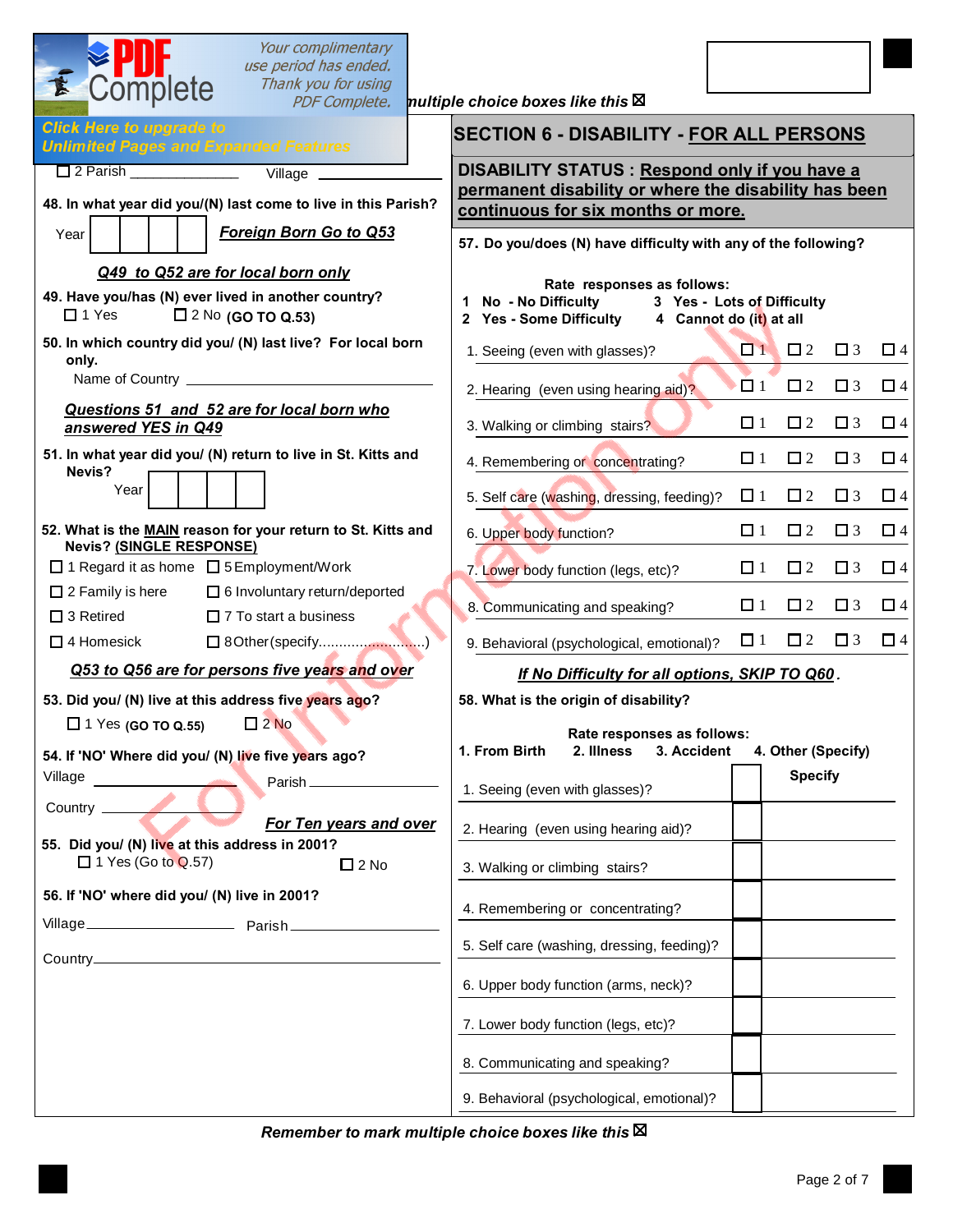| Complete                                                                                                                | Your complimentary<br>use period has ended.<br>Thank you for using<br><b>PDF Complete.</b> | rk multiple choice boxes like this $\boxtimes$                                                                                                                                                                                                                                                                 |
|-------------------------------------------------------------------------------------------------------------------------|--------------------------------------------------------------------------------------------|----------------------------------------------------------------------------------------------------------------------------------------------------------------------------------------------------------------------------------------------------------------------------------------------------------------|
| <b>Click Here to upgrade to</b><br><b>Unlimited Pages and Expanded Features</b>                                         | aids?                                                                                      | <b>SECTION 8 - EDUCATION - FOR ALL PERSONS</b>                                                                                                                                                                                                                                                                 |
| $\square$ 2 Walker<br>$\Box$ 3 Crutches<br>$\Box$ 4 Brailler<br>$\square$ 5 Adapted Car<br>$\Box$ 6 Cane                | □ 8 Orthopedic Shoes<br>$\Box$ 9 Hearing Aid<br>□ 10Other(specify)<br>$\Box$ 11 None       | 65. Are you / (N) currently attending an Educational Institution?<br>$\square$ 2 Yes (Part time)<br>□ 1 Yes (Full time)<br>$\Box$ 3 No (GO TO Q.68)<br>66. What type of school or institution are you/ (N) attending?<br>□ 1 Daycare/Nursery<br>$\Box$ 7 Sixth Form<br>$\Box$ 2 Preschool<br>□ 8 Prof/Tech/Voc |
|                                                                                                                         | <b>SECTION 7 - HEALTH - FOR ALL PERSONS</b>                                                | □ 3 Infant/Kindergarden<br>□ 9 Tertiary (Univ/college)                                                                                                                                                                                                                                                         |
| 60. Do you have any of the following illnesses?<br><b>(SELECT ALL THAT APPLY)</b><br>$\Box$ 1 Aids                      | $\Box$ 10 HIV                                                                              | $\Box$ 4 Primary (grade 1-6)<br>□ 10 Adult continuing Edu.<br>□ 5 Special Education<br>11 Other (specify)                                                                                                                                                                                                      |
| $\square$ 2 Allergies<br>$\square$ 3 Anaemia<br>$\Box$ 4 Arthritis                                                      | $\Box$ 11 Heart Disease<br>□ 12 Hypertension/High blood press.<br>□ 13 Kidney Disease      | □ 6 Secondary<br>67. Please give the name and address of the school or<br>institution.                                                                                                                                                                                                                         |
| $\square$ 5 Asthma<br>□ 6 Cancer<br>□ 7 Carpal Tunnel Syndrome □ 16 Stroke<br>$\Box$ 8 Diabetes<br>$\square$ 9 Glaucoma | $\Box$ 14 Lupus<br>$\Box$ 15 Sickle Cell<br>$\Box$ 17 None<br>□ 18 Other (specify)         | Name<br><b>Address</b>                                                                                                                                                                                                                                                                                         |
| (hospital, clinic, doctor, etc)<br>$\Box$ 1 Less than a month                                                           | 61. When was the last time that you used a medical facility?<br>$\square$ 4 Over one year  | 68. What is the HIGHEST level of education that you have/<br>has completed? (SINGLE RESPONSE)                                                                                                                                                                                                                  |
| $\Box$ 21-6 months                                                                                                      | $\square$ 5 Never                                                                          | □ 1 Daycare/Nursery                                                                                                                                                                                                                                                                                            |
| $\Box$ 37-12 months                                                                                                     |                                                                                            | $\Box$ 2 Pre-school<br>$\Box$ 3 Infant/Kindergarten                                                                                                                                                                                                                                                            |
| months? (SINGLE RESPONSE)<br>$\Box$ 1 Local Hospital<br>□ 2 Private Local Doctor<br>$\Box$ 3 Public Health Center       | 62. What was the MAIN medical facility used in the past 12                                 | $\Box$ 4 Primary (grade 1-3)<br>$\Box$ 5 Primary (4-6)<br>$\Box$ 6 Standard 7                                                                                                                                                                                                                                  |
| 4 Overseas Hospital or Clinic<br>□ 5 Overseas Doctor<br>□ 6Other (specify)                                              |                                                                                            | $\Box$ 7 Secondary (1-3)<br>$\Box$ 8 Secondary (4-5)<br>$\Box$ 9 Sixth Form                                                                                                                                                                                                                                    |
| 63. Are you covered by health/life insurance?<br>$\square$ 2 NO<br>$\Box$ 1 Yes<br>(IF NO GO TO Q.65)                   | $\Box$ 3 Don't Know                                                                        | $\Box$ 10 12th Grade (US)<br>$\Box$ 11 Post secondary/college                                                                                                                                                                                                                                                  |
| 64. Which of the following insurance do you have?<br><u>(SELECT ALL THAT APPLY)</u>                                     |                                                                                            | $\Box$ 12 University<br>□ 13Other (Specify)                                                                                                                                                                                                                                                                    |
| $\Box$ 1 Social Security<br>$\Box$ 2 Life with Health<br>$\Box$ 3 Life only                                             | $\Box$ 6 Endowment only<br>$\Box$ 7 Endowment with Health<br>$\Box$ 8 Other (specify)      | $\Box$ 14 None                                                                                                                                                                                                                                                                                                 |
| $\Box$ 4 Group Health<br>$\Box$ 5 Individual Health                                                                     | $\Box$ 9 None                                                                              |                                                                                                                                                                                                                                                                                                                |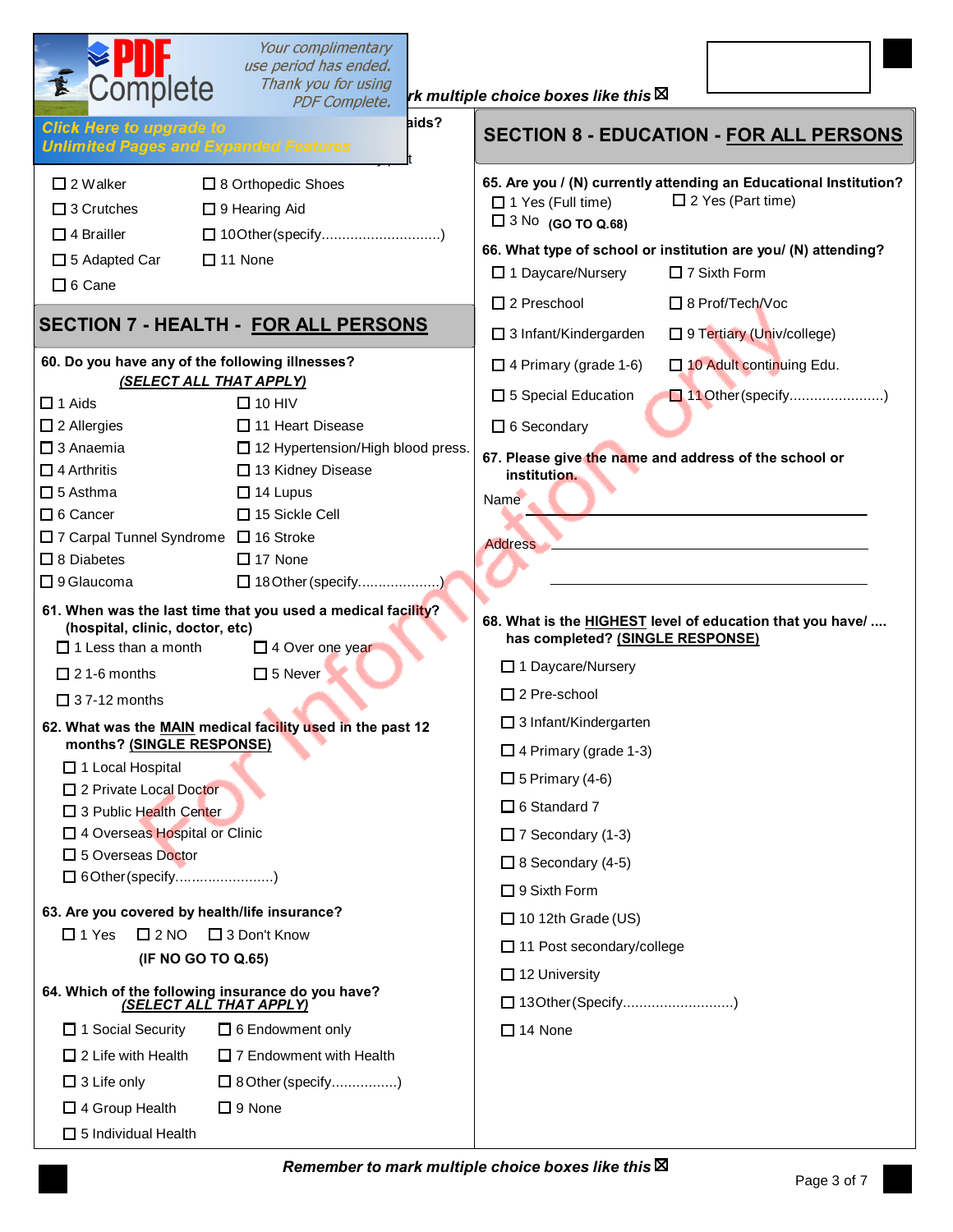| use period has ended.                                                                                                     |                                                                                                                       |
|---------------------------------------------------------------------------------------------------------------------------|-----------------------------------------------------------------------------------------------------------------------|
| <b>EPUT</b><br>Complete<br>Thank you for using<br><b>PDF Complete.</b>                                                    | ark multiple choice boxes like this $\boxtimes$                                                                       |
| assed?<br><b>Click Here to upgrade to</b>                                                                                 | 74. What was the MAIN method used by you/ (N) to train in this<br>field? (SINGLE RESPONSE)                            |
| <b>Unlimited Pages and Expanded Features</b><br>ving exam)                                                                | $\Box$ 1 On the job<br>□ 8 Business/Computer School                                                                   |
| □ 2 Cambridge School Certificate                                                                                          | □ 2 Private Study<br>$\Box$ 9 University (on campus)                                                                  |
| $\square$ 3 CCSLC                                                                                                         | $\Box$ 3 Apprenticeship<br>$\Box$ 10 Distance Learning                                                                |
| 4 High School Certificate (HSC)                                                                                           | □ 4 Correspondence Course<br>□ 11 On-line/Virtual Learning                                                            |
| □ 5 High School Diploma<br>1 2 3 4 5 6 7 8 9 +                                                                            | $\Box$ 12 Private<br>□ 5 Secondary School                                                                             |
| □ 6 GCE 'O' Levels or CXC<br>₽₽₽₽₽₽₽₽₽                                                                                    | □ 6 Vocational/Technical Inst<br>$\Box$ 13 Other (specify)                                                            |
| $\Box$ 7 GCE 'A' Level<br><b>ĊŎŎĊŔĊŔĊ</b>                                                                                 | □ 7 Commercial/Secretarial School □ 14 Not Stated                                                                     |
| $\square$ 8 CAPE<br>000000000                                                                                             | 75. How long was the period of your / (N) HIGHEST level of                                                            |
| □ 9 College Certificate                                                                                                   | training?<br><b>Months</b>                                                                                            |
| □ 10 College Diploma                                                                                                      |                                                                                                                       |
| □ 11 Associate Degree                                                                                                     | 76. What type of qualification /certification did you/ (N) receive                                                    |
| □ 12 Professional Certificate eg RSA, City and Guilds etc.                                                                | on completion of the training at the HIGHEST level?                                                                   |
| □ 13 Bachelor's Degree                                                                                                    | $\Box$ 1 None<br>$\Box$ 7 First Degree                                                                                |
| $\Box$ 14 Post Graduate Certificate                                                                                       | $\Box$ 2 Certificate with examination<br>□ 8 Post Graduate Degree                                                     |
| □ 15 Post Graduate Diploma                                                                                                | □ 3 Certificate without examination □ 9 Professional Qualification<br>$\Box$ 4 Diploma<br>□ 10 Other Specify          |
| □ 16 Higher Degree (Master's)                                                                                             | 5 Advanced Diploma                                                                                                    |
| □ 17 Higher Degree (Doctoral)                                                                                             | 6 Associate Degree                                                                                                    |
|                                                                                                                           | <b>SECTION 11 - ECONOMIC ACTIVITY</b>                                                                                 |
| $\Box$ 19 None                                                                                                            | <b>FOR PERSONS 15 YEARS AND OVER</b>                                                                                  |
| <b>SECTION 9 - INTERNET ACCESS -</b>                                                                                      |                                                                                                                       |
| <b>FOR ALL PERSONS</b>                                                                                                    | 77. What did you/ (N) do MOST during the past week?<br>(This includes work for pay, profit, or family gain during the |
| 70. Have you/ has  /had access to the Internet within the past                                                            | past month but excludes house work).<br>$\Box$ 1 Worked<br>$\Box$ 7 Retired - did not work                            |
| 3 months?<br>$\Box$ 1 Yes<br>$\Box$ 2 No (GO TO Q.72)                                                                     | □ 2 Had a job but did not work □ 8 Disabled, unable to work                                                           |
|                                                                                                                           | $\Box$ 3 Looked for work<br>$\Box$ 4 Wanted work and available                                                        |
| 71. Where did you/ (N) use the Internet in the past 3 months?<br><b>SELECT ALL THAT APPLY</b>                             | $\Box$ 5 Home Duties                                                                                                  |
| $\Box$ 1 Home<br>6 Family or Friend's House                                                                               | (ANSWER TO 3 - 9 GO TO Q85)<br>6 Attended School                                                                      |
| □ 7 Community Facility<br>$\Box$ 2 Work                                                                                   |                                                                                                                       |
| $\Box$ 8 Did not use<br>$\square$ 3 School                                                                                | 78. What category of worker are you in your MAIN job?                                                                 |
| $\Box$ 4 Internet Cafe<br>□ 9Other (specify)                                                                              | 1 Paid employee, Government                                                                                           |
| □ 5 Any Place using a Cellular Phone / PDA                                                                                | □ 2 Paid employee, Statutory Board                                                                                    |
|                                                                                                                           | □ 3 Paid employee, Private Establishment/Business                                                                     |
| <b>SECTION 10 - TRAINING -</b><br><u>FOR PERSONS 15 YEARS AND OVER</u>                                                    | 4 Paid employee, Private home                                                                                         |
|                                                                                                                           | 5 Apprentice/Learner                                                                                                  |
| 72. Have you/hasever received/attempted any skills training<br>to equip you/ (N) for employment or occupation/profession? | 6 Volunteer Worker                                                                                                    |
| $\Box$ 1 Yes<br>$\square$ 2 No (GO TO Q.77)                                                                               | Answer to 1-6 (Go to Q.81)<br>7 Self-employed with paid employees                                                     |
| 73. What is the field for which the HIGHEST level of training was                                                         | □ 8 Self-employed without employees<br>□ 9 Unpaid Worker/employee (GO TO Q81)                                         |
| completed/attempted or is undergoing by you/ (N)?                                                                         | □ 10 Contributing Family Member/Worker (GO TO Q81)<br>(GO TO Q81)                                                     |

*Remember to mark multiple choice boxes like this*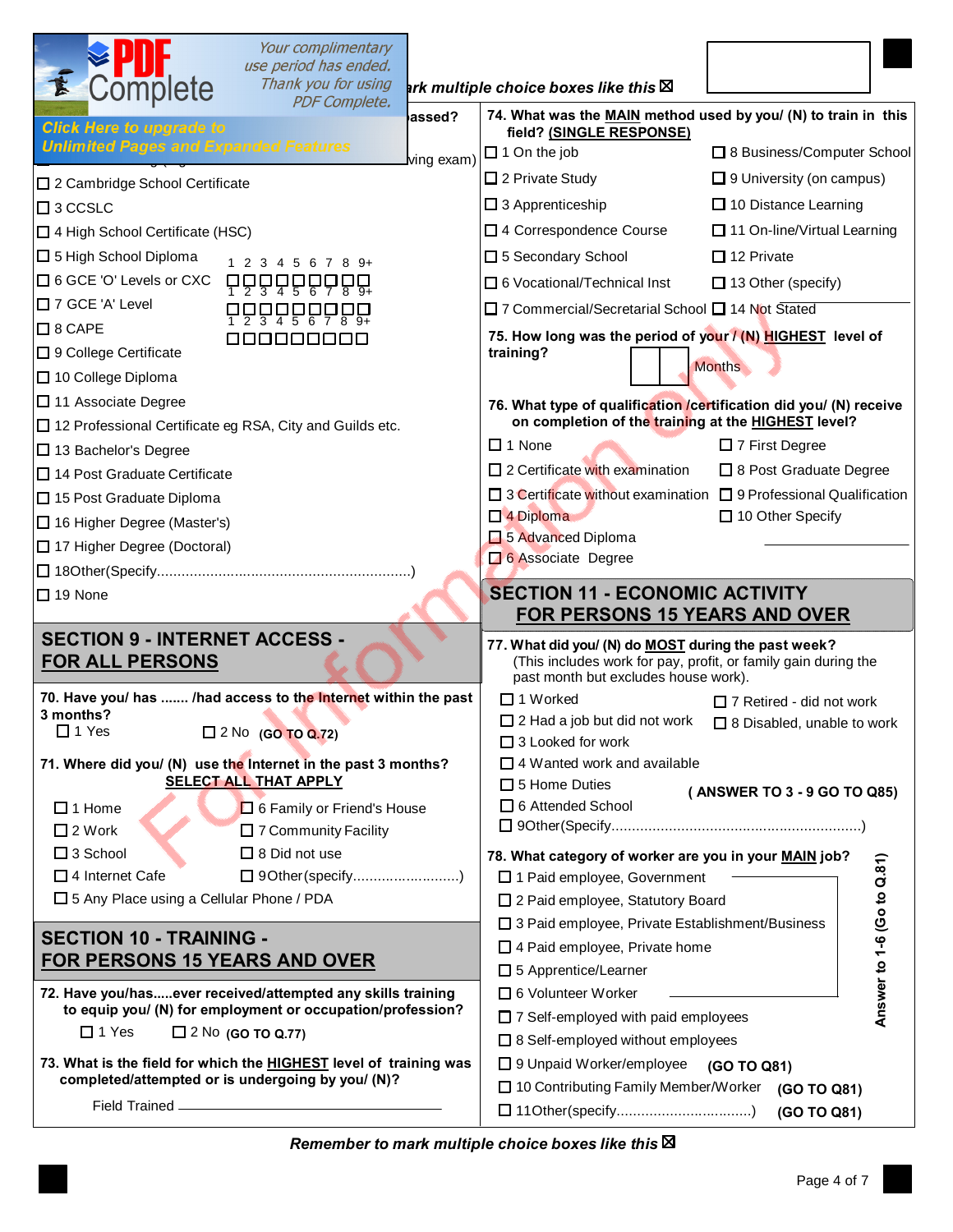| Your complimentary<br>use period has ended.<br>Complete<br>Thank you for using<br><b>PDF Complete.</b>                                                                                                                                                                                                                                                                                                                                                  | rk multiple choice boxes like this $\boxtimes$                                                                                                                                                                                                                                                                                                                                                                                                                                                                                                                               |
|---------------------------------------------------------------------------------------------------------------------------------------------------------------------------------------------------------------------------------------------------------------------------------------------------------------------------------------------------------------------------------------------------------------------------------------------------------|------------------------------------------------------------------------------------------------------------------------------------------------------------------------------------------------------------------------------------------------------------------------------------------------------------------------------------------------------------------------------------------------------------------------------------------------------------------------------------------------------------------------------------------------------------------------------|
| <b>Click Here to upgrade to</b>                                                                                                                                                                                                                                                                                                                                                                                                                         | 86. Why did you not seek work during the past MONTH?                                                                                                                                                                                                                                                                                                                                                                                                                                                                                                                         |
| <b>Unlimited Pages and Expanded Features</b><br><b>Latituding the Set of Tecords/accounts</b><br>$\square$ 2 Informal records of orders, sales, purchases<br>$\Box$ 3 Simplified written accounts<br>$\Box$ 4 No records are kept<br>80. Are you registered with Social Security as a self employed<br>person or an employer?<br>$\Box$ 3 Not registered<br>$\Box$ 1 Employer<br>□ 2 Self Employed<br>81. What kind of work do you do in your MAIN job? | □ 1 Own illness, disability, injury, pregnancy<br>$\square$ 2 Home duties, Personal, family responsibilities<br>$\Box$ 3 In school, training<br>$\Box$ 4 Retirement/old age<br>□ 5 Already found work to start later<br>$\Box$ 6 Already made arrangements for self employment<br>□ 7 Awaiting recall to former job<br>$\Box$ 8 Awaiting replies from employers<br>□ 9 Awaiting busy season<br>□ 10 Believe no suitable work available                                                                                                                                       |
| Give a brief description of main duties.                                                                                                                                                                                                                                                                                                                                                                                                                | $\Box$ 11 Not ready to seek work<br>□ 12 Do not know how or where to seek work<br>$\Box$ 13 Discouraged                                                                                                                                                                                                                                                                                                                                                                                                                                                                      |
| 82. What is the MAIN type of business carried out at your/ (N)<br>place of work, industry?                                                                                                                                                                                                                                                                                                                                                              | 87. What did you/ (N) do MOST during the past 12 months?<br>□ 1 Had a job and worked<br>(GO TO Q.90)<br>2 Had a job, but did not work (GO TO Q.90)                                                                                                                                                                                                                                                                                                                                                                                                                           |
| Where is your/ (N) place of work?<br>$\Box$ 1 Work at home<br>$\Box$ 2 No fixed place of work<br>$\Box$ 3 Afixed place of work outside the home                                                                                                                                                                                                                                                                                                         | $\Box$ 3 Looked for work<br>$\Box$ 4 Wanted work and was available<br>$\Box$ 5 Did home duties<br>$\Box$ 6 Attended school                                                                                                                                                                                                                                                                                                                                                                                                                                                   |
| 83. What is the name and address of your/ (N) workplace?<br>$\Box$ 1 Work name and address $\Box$                                                                                                                                                                                                                                                                                                                                                       | 7 Retired, did not work<br>□ 8 Disabled, unable to work<br>88. Did you do any work at all in the past 12 months?                                                                                                                                                                                                                                                                                                                                                                                                                                                             |
| $\Box$ 2 No present workplace                                                                                                                                                                                                                                                                                                                                                                                                                           | (This includes work for pay, profit, or family gain during the<br>past month but excludes house work)<br>$\Box$ 1 Yes (Go to Q.90)<br>$\square$ 2 No<br>□ 3 Don't know                                                                                                                                                                                                                                                                                                                                                                                                       |
| 84. How many hours did you/ (N) work during the past week?<br>(MAIN JOBS)<br><b>Hours</b><br>(GO TO Q.87)                                                                                                                                                                                                                                                                                                                                               | 89. Have you/he/she ever worked or had a job?<br>$\Box$ 1 Yes<br>$\Box$ 2 No<br>(GO TO Q.95)                                                                                                                                                                                                                                                                                                                                                                                                                                                                                 |
| 85. What steps did you/ (N) take during the past MONTH to look<br>for work?<br>(X all that applies to this question)<br>$\Box$ 1 Did nothing<br>$\Box$ 2 Direct application (sent out letters)<br>$\Box$ 3 Checking at work sites, factory gates, etc.<br>$\Box$ 4 Seeking assistance from friends<br>$\Box$ 5 Registered at public/private employment exchange                                                                                         | 90. How many months did you/ (N) work in the past 12<br>months?<br>Number of months<br>$\overline{2}$<br>$1 \quad$<br>3 <sup>7</sup><br>$\bf{0}$<br>$\overline{\mathbf{4}}$<br>6<br>10<br>11<br>12<br>7<br>8<br>9<br>$\Box$<br>$\Box$ $\Box$<br>$\Box$ $\Box$<br>$\Box$<br>$\Box$<br>$\Box$<br>$\Box$<br>$\Box$<br>□<br>$\Box$<br>□<br>91. Have you/ has (N) ever been laid off permanently or made<br>redundant during the past 2 years?<br>$\Box$ 1 Yes<br>$\Box$ 2 No<br>□ 3 Not Stated<br>92. In which Industry were you working at the time of layoff or<br>redundancy? |
|                                                                                                                                                                                                                                                                                                                                                                                                                                                         | □ 1 Not Stated                                                                                                                                                                                                                                                                                                                                                                                                                                                                                                                                                               |

*Remember to mark multiple choice boxes like this*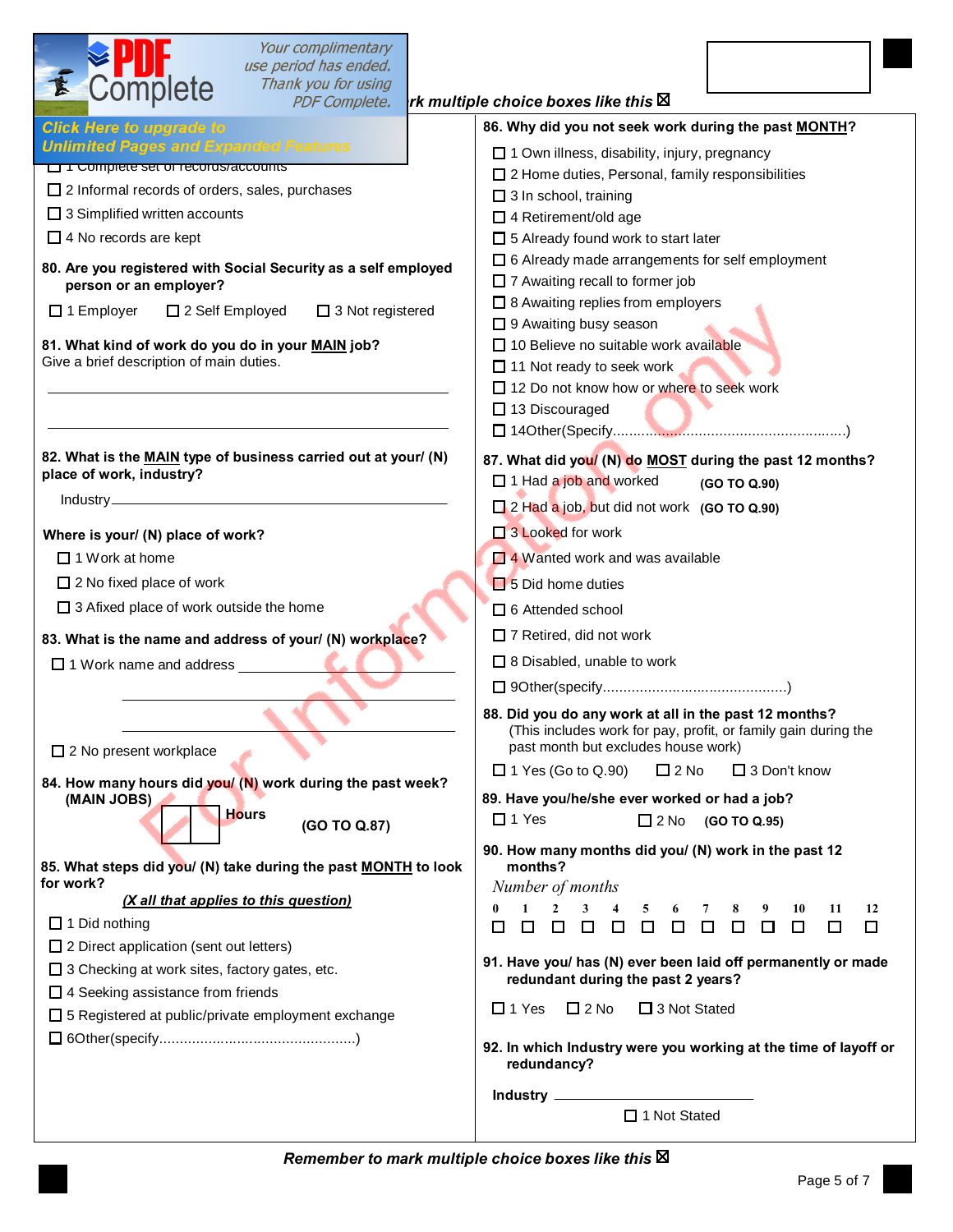| Your complimentary<br>use period has ended.<br>Complete<br>Thank you for using<br><b>PDF Complete.</b>                                                                                                                                                                                         | rk multiple choice boxes like this $\boxtimes$                                                                                                                                                                                                                |
|------------------------------------------------------------------------------------------------------------------------------------------------------------------------------------------------------------------------------------------------------------------------------------------------|---------------------------------------------------------------------------------------------------------------------------------------------------------------------------------------------------------------------------------------------------------------|
| <b>Click Here to upgrade to</b><br><b>Unlimited Pages and Expanded Features</b><br>93. How often do you/ does (N) get paid from your MAIN job?<br>$\Box$ 5 Annually<br>$\Box$ 1 Weekly<br>$\Box$ 2 Fortnightly<br>$\Box$ 6 Other Specify $\Box$<br>$\Box$ 3 Monthly<br>$\Box$ 7 Not applicable | 98. What is your / (N) current union status?<br>$\Box$ 1 Never had a spouse or common-law partner (Skip to Q.100)<br>$\Box$ 2 Married and living with spouse<br>□ 3 Married and not living with spouse<br>$\Box$ 4 Common Law<br>$\square$ 5 Visiting Partner |
| $\Box$ 4 Quarterly<br>94. What was your/ (N) gross pay/income during the last pay<br>period, from your current job, that is before income tax or<br>other deductions? (PRESENT FLASH CARD)<br>Income group<br>95. What are your/ (N's) sources of livelihood? (indicate as                     | $\Box$ 6 Not in union<br>99. How old were you/ was (N) when you were/ (N) was first<br>married or in a union for the first time?<br>Age in years<br>ALL MALES Go to Q107                                                                                      |
| many)<br>□ 1 Paid Employment                                                                                                                                                                                                                                                                   | <b>SECTION 14 - FERTILITY -</b><br><b>WOMEN 15 YEARS AND OVER</b>                                                                                                                                                                                             |
| $\Box$ 2 Self Employment<br>$\square$ 3 Pension (local)                                                                                                                                                                                                                                        | 100. (a) How many live born children have you/ has (N) ever<br>had and how many are males and females?                                                                                                                                                        |
| $\Box$ 4 Pension (overseas)<br>$\square$ 5 Investment<br>□ 6 Dividends/Savings/interest on savings                                                                                                                                                                                             | Total<br>Male<br>Female<br><b>Number</b>                                                                                                                                                                                                                      |
| $\Box$ 7 Disability benefits<br>□ 8 Social Security benefits                                                                                                                                                                                                                                   | (b) How many of your live born children are still a live?<br><b>Female</b><br>Total<br>Male                                                                                                                                                                   |
| $\Box$ 9 Other public assistance<br>□ 10 Local contributions from friends/ relatives (cash/kind)<br>□ 11 Overseas contributions from friends/relatives (cash/kind)                                                                                                                             | <b>Number</b><br>101. How old were you/was (N) when you/ (N) had your/ her                                                                                                                                                                                    |
| 96. Approximately how much money did you/ (N) receive last<br>year (2010) from family and/or friends abroad in cash or in<br>kind e.g. barrels containing food, clothing, electronics.<br>\$                                                                                                   | first live born child?<br>Age<br>102. How old were you/ (N) when you/ (N) had your/ (N) last<br>live born child?<br>Age                                                                                                                                       |
| <b>SECTION 13 - MARITAL AND UNION STATUS</b><br>FOR ALL PERSONS 15 YEARS AND OVER                                                                                                                                                                                                              | 103. What is the date of birth of the last child born alive?                                                                                                                                                                                                  |
| 97. What is your/ (N) marital status?<br>$\Box$ 1 Never Married<br>$\Box$ 2 Married<br>$\Box$ 3 Divorced (and not remarried)<br>$\Box$ 4 Widowed (and not remarried)<br>$\Box$ 5 Legally Separated<br>$\Box$ 6 Not Stated                                                                      | <b>DD</b><br><b>YYYY</b><br>MМ                                                                                                                                                                                                                                |

*Remember to mark multiple choice boxes like this*